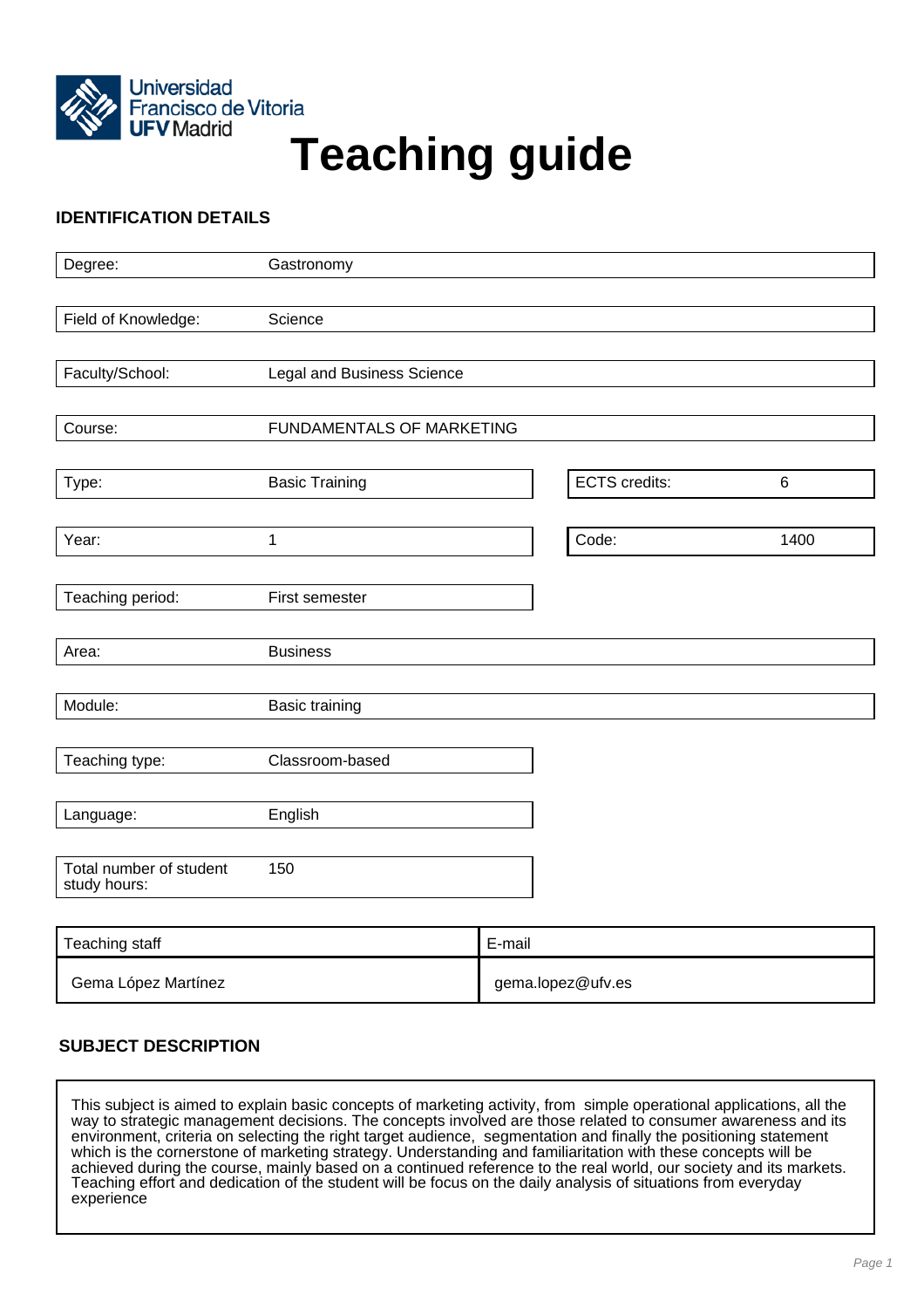Make students reach a comfortable level of knowledge of the main Marketing concepts and skills, so they can use them in every situation of their professional management career as future experts on gastronomy or hospitality.

#### **PRIOR KNOWLEDGE**

Basic University access requirements. Basic understanding of marketing & advertising concepts as a consumer

## **COURSE SYLLABUS**

Unit 0. Introduction. Course Presentation. Unit 1. What is marketing? Unit 2. 1st. "P": Product. Unit 3. 2nd. "P": Place. Unit 4. 3rd. "P": Price. Unit 5. 4th. "P": Promotion. Unit 6. Marketing evolution. Unit 7. Digital Marketing Unit 8. Hospitality marketing plan.

#### **EDUCATION ACTIVITIES**

#### LEARNING ACTIVITIES:

- In-person MASTER LESSON: Unlike classical lecture, where the main weight lies on the teacher, in participatory lecture we want the student to pass from a passive to an active role, encouraging their participation. This requires a good structure of content, a professor clear exposition and be able to hold the attention and interest of the student, encouraging their participation and curiosity by giving suggestions, questions, readings, etc.

- INDEPENDENT work. With this approach the student takes the initiative with or without the help of others (teachers, peers, tutors, mentors). He/She will search for their learning needs, formulate learning goals, identify the resources you need to learn, choose and implement appropriate learning strategies and evaluates the results of their learning. The teacher becomes the guide, facilitator and source of information that assists in the self learning style. This methodology will be of particular interest for the development of skills related to self-research.

- COOPERATIVE teamwork : The number of students in our university we scheduled allows working in small groups. Cooperative team work is defined as instructional strategies in which students are divided into small groups and are evaluated on group productivity", which puts both individual responsibility as positive interdependence, It´s an American professional teamwork game.

- TUTORIAL system action: including interviews, focus groups, self reports and tutorial reports.

- RESEARCH: Finding information with a previous target from various sources and documents, analysis and synthesis of data and development of conclusions, alone or in collaboration with other researchers or departments outside the classroom.

#### **DISTRIBUTION OF WORK TIME**

| CLASSROOM-BASED ACTIVITY                                                        | INDEPENDENT STUDY/OUT-OF-CLASSROOM<br>ACTIVITY                                                    |
|---------------------------------------------------------------------------------|---------------------------------------------------------------------------------------------------|
| 60 hours                                                                        | 190 hours                                                                                         |
| Theory 40h<br>Class Discussion & debate 10h<br>Personal & team presentations 5h | Final Project Theory & lectures 65h<br>Personal research, Survey 10h<br>On/off line team work 15h |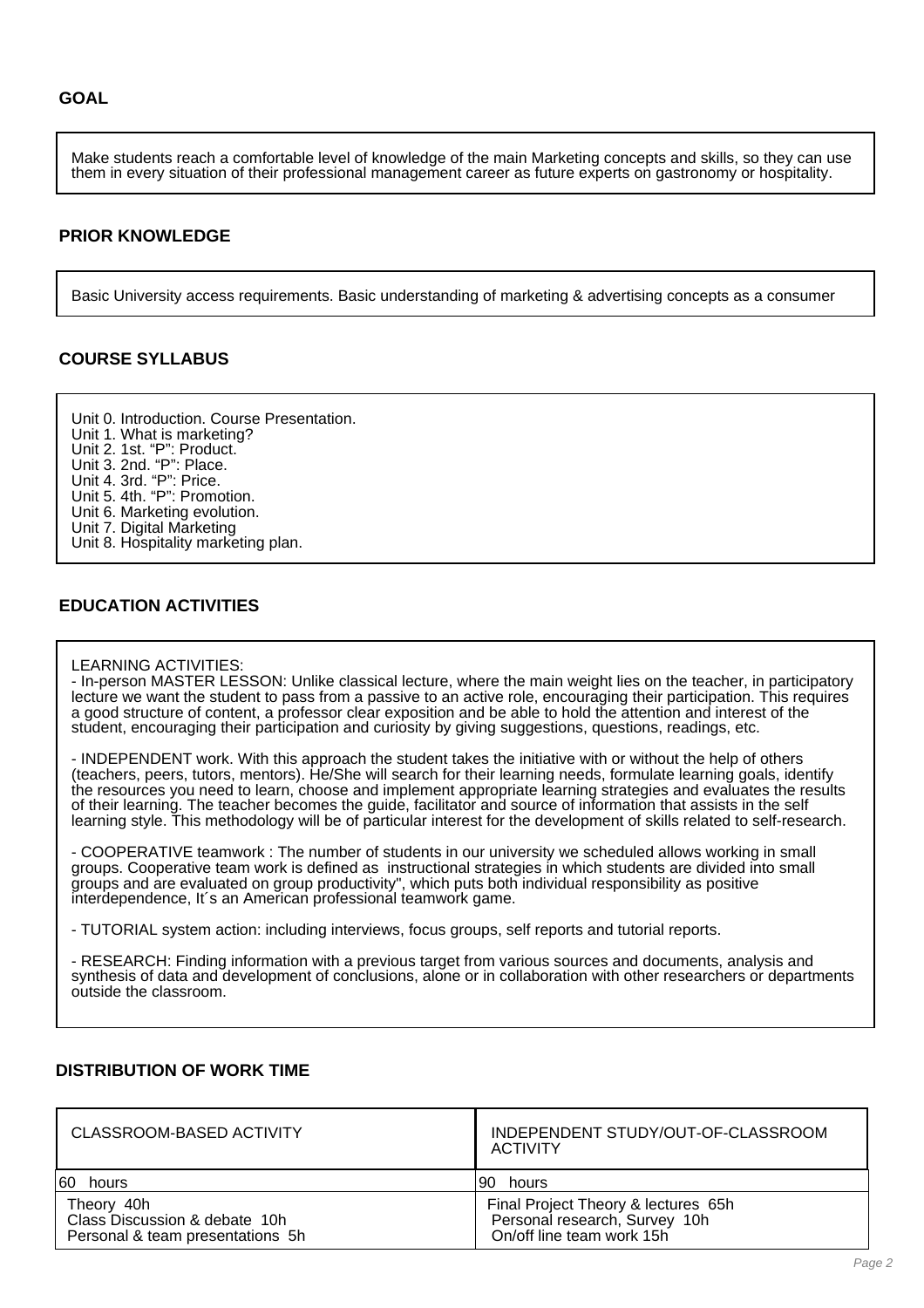### **SKILLS**

#### **Basic Skills**

Students must have demonstrated knowledge and understanding in an area of study that is founded on general secondary education. Moreover, the area of study is typically at a level that includes certain aspects implying knowledge at the forefront of its field of study, albeit supported by advanced textbooks

Students must be able to apply their knowledge to their work or vocation in a professional manner and possess skills that can typically be demonstrated by coming up with and sustaining arguments and solving problems within their field of study

Students must have the ability to gather and interpret relevant data (usually within their field of study) in order to make judgments that include reflections on pertinent social, scientific or ethical issues

Students must be able to convey information, ideas, problems and solutions to both an expert and non-expert audience

Students must have developed the learning skills needed to undertake further study with a high degree of independence

#### **General Skills**

To develop creativity and enterprising spirit in search of added value.

To be able to work efficiently as a member and as the head of a team in multicultural and/or multidisciplinary environments.

To develop habits of oral and written communication in order to convey one's attitudes and feelings.

To recognise the importance of the social and environment elements of one's professional and business activity and of the need for a professional code of ethics.

To be able to apply the theory and knowledge acquired to real situations and practical actions.

To analyse and summarise the main ideas and contents of all types of texts, discover their theories and the issues they pose and critically judge their form and contents in terms of both the texts and the underlying rhetoric.

To consider the activities related to the profession from an international viewpoint and develop attitudes of interest, respect and dialogue with other nationalities, cultures and religions in search of the truth.

#### **Specific skills**

To understand and know how to keep up to date on the current situation in the field of gastronomy: the needs, the market and the applications of the gastronomy, hotel and culinary arts sector.

To always consider the customer as the raison d'être of the company.

An ability to organise the commercial and promotional activities of the company, seeking quality as a customer's right and as a competitive advantage of marketing.

To develop inter-personal and group communication skills and understand the process of their application in the company and among its workforce, in general and functional management, departments and projects in the sector.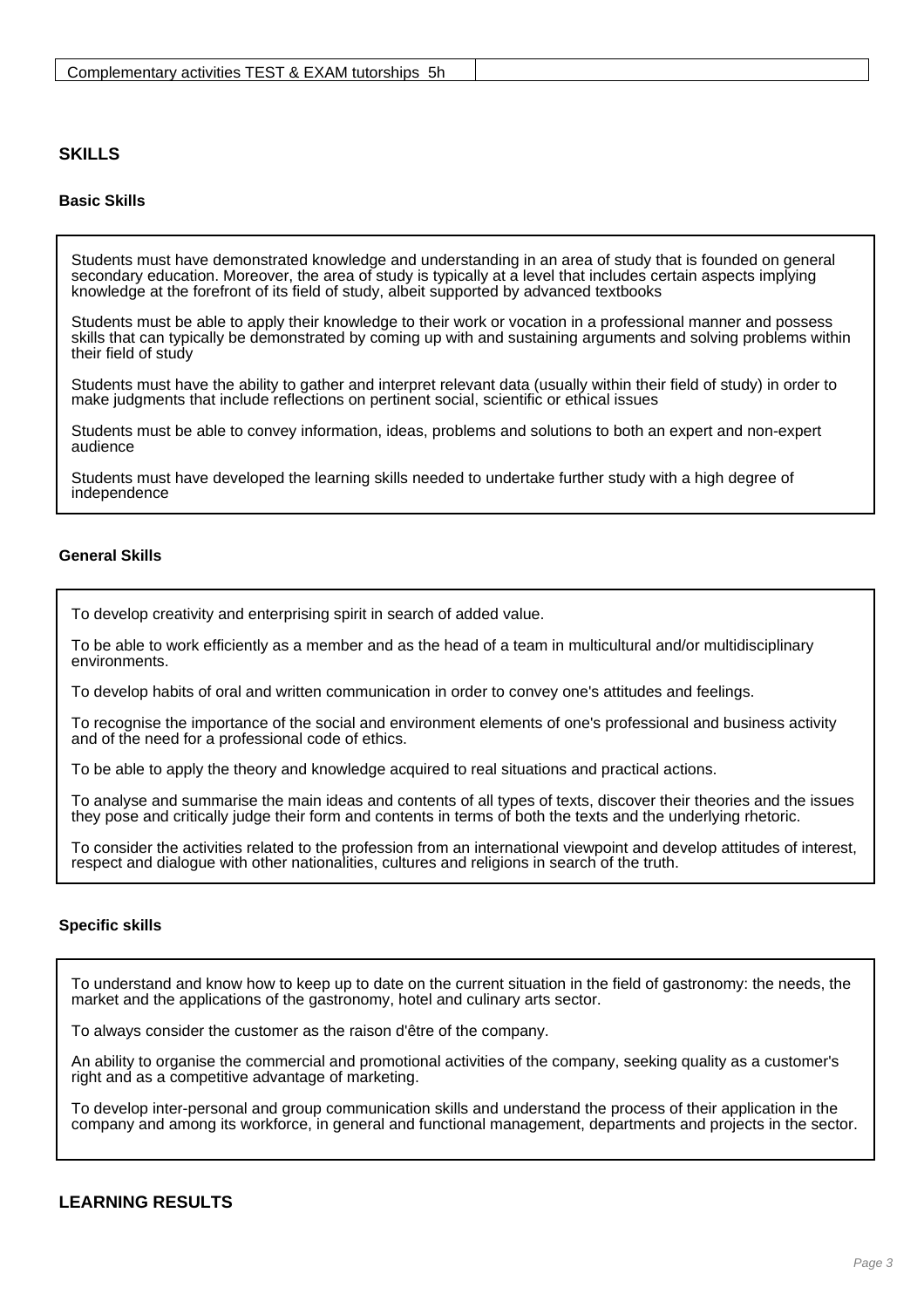The student will have an integrated knowledge of every marketing tool within the company structure and its strategy, helping in his/her business development in order to reach any goal previously set.

The current learning result will be achieved by the presentation of practical exercises as well as discussions about specific subjetc in class. During the course, the teacher will request to the students to create and explain how to deploy the price strategy of a F&B company, a loyalty program of a hotel company, etc.

The student will identify the costumer as the main pillar for his/her business development and will understand how marketing strategies work and can be applied, in order to reach any business goal, understanding ethical and social implications for the company and his/her stakeholders.

The current learning result will be achieved by continuos exemplification about how to define and activate a CRM (Customer Relationship Managemente) strategy. Examples about how to create a concepts dictionary, how to make an ethically responsible segmentation, etc. will be requested in class.

The student will be able to express him/herself with written & verbal skills on different language, and he/she will be ready to analyze the marketing opportunities on every project, specially on gastronomy & hospitality on an international environment.

The current learning result will be achieved by the obsession of the teacher to motivate participation in class, noy only by practical exercises presentation but also with daily interaction through questions that will to be writtenly or verbally responded in class.

The student will understand different markets segmentations and forces involved in them, expressing and working with main marketing aspects.

The current learning result will be achieved by several exercises during the course aimed to learn, analyse and present different ways to segmentate a company' customers DB: value segmentation, behaviour segmentation, tactical segmentation, etc.

## **LEARNING APPRAISAL SYSTEM**

The student will never be allowed to pass the subject just by being successful in one exam.

- Students of first enrollment

1) Written or oral tests, developmental, multiple choice or short answer: 55%

2) Individual and team work and Daily activities and exercises: 35%

3) Attendance and participation in classroom activities in the classroom: 10%

To succeed and pass the subject the student will need to get at least 5 in the final exam.

Academic exemption or dispensation

The students that for a justified reason (health problems or any other important matter) and always with the agreement and the approval of the academic director cannot attend the programmed scheduled lessons will be marked just with the written theory exam and the practical one. In this case the written exam will count 55% and final project and daily exercises 45%.

Students of second or subsequent enrollments The students of second or subsequent enrollments will have the two options mentioned before, it is mandatory to communicate the professor at the beginning of the semester The student will not be able to pass the subject with just one assessment

Extraordinary examinations In this case the assessment criteria applied will be the same as the two previous ones

## **BIBLIOGRAPHY AND OTHER RESOURCES**

#### **Basic**

JOBBER, David; FAHY, John (2007). Foundations of Marketing [fundamentos del Marketing]. Editorial McGraw Hill. Madrid.

KOTLER, Philip; ARMSTRONG, Gary (2018). Principles of Marketing (Principios de Marketing). 17th Edition. Pearson Prentice Hall. Editorial. U.K